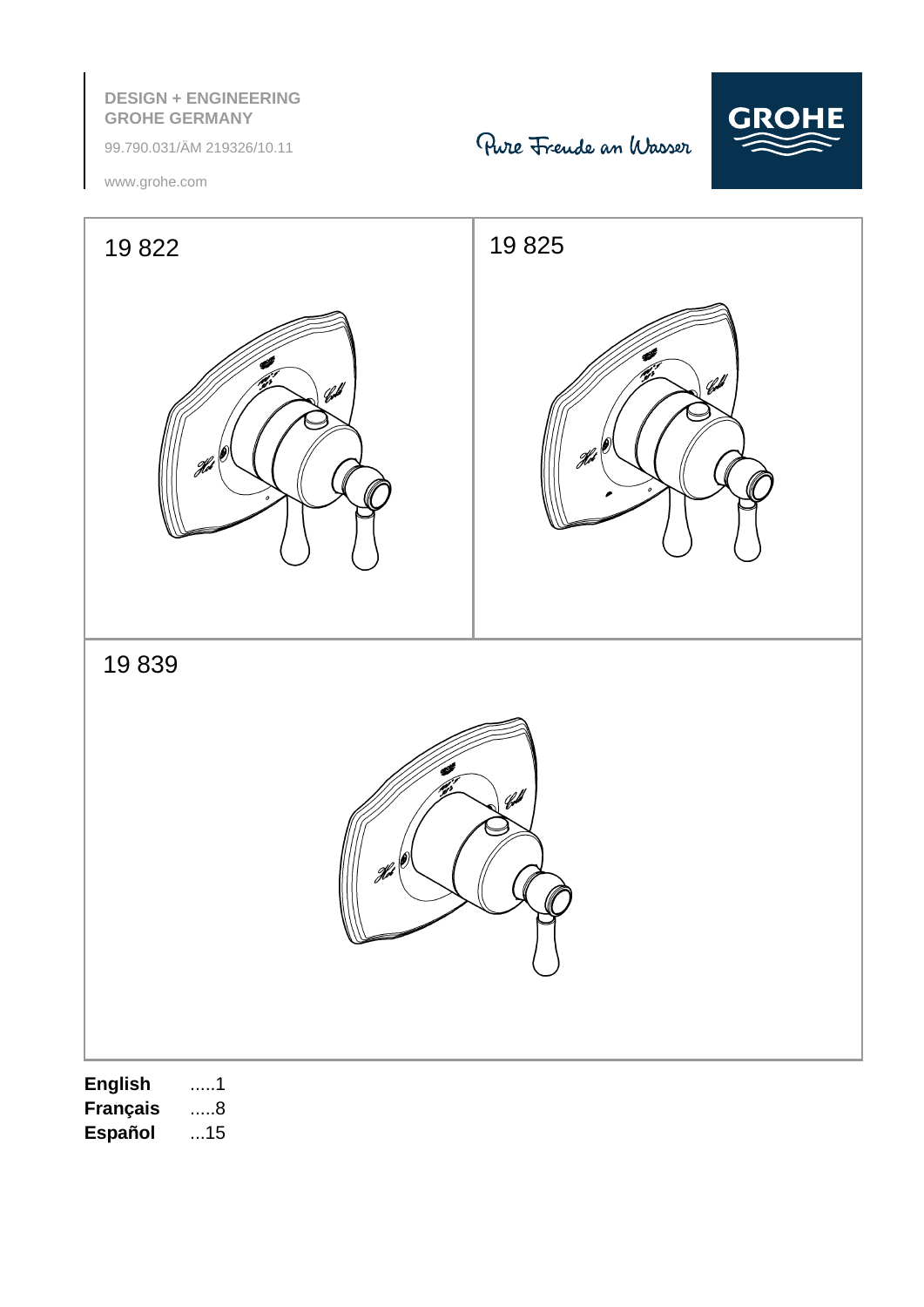

S.v.p remettre cette instruction à l'utilisateur de la robinetterie! Entregue estas instrucciones al usario final de la grifería! Please pass these instructions on to the end user of the fitting!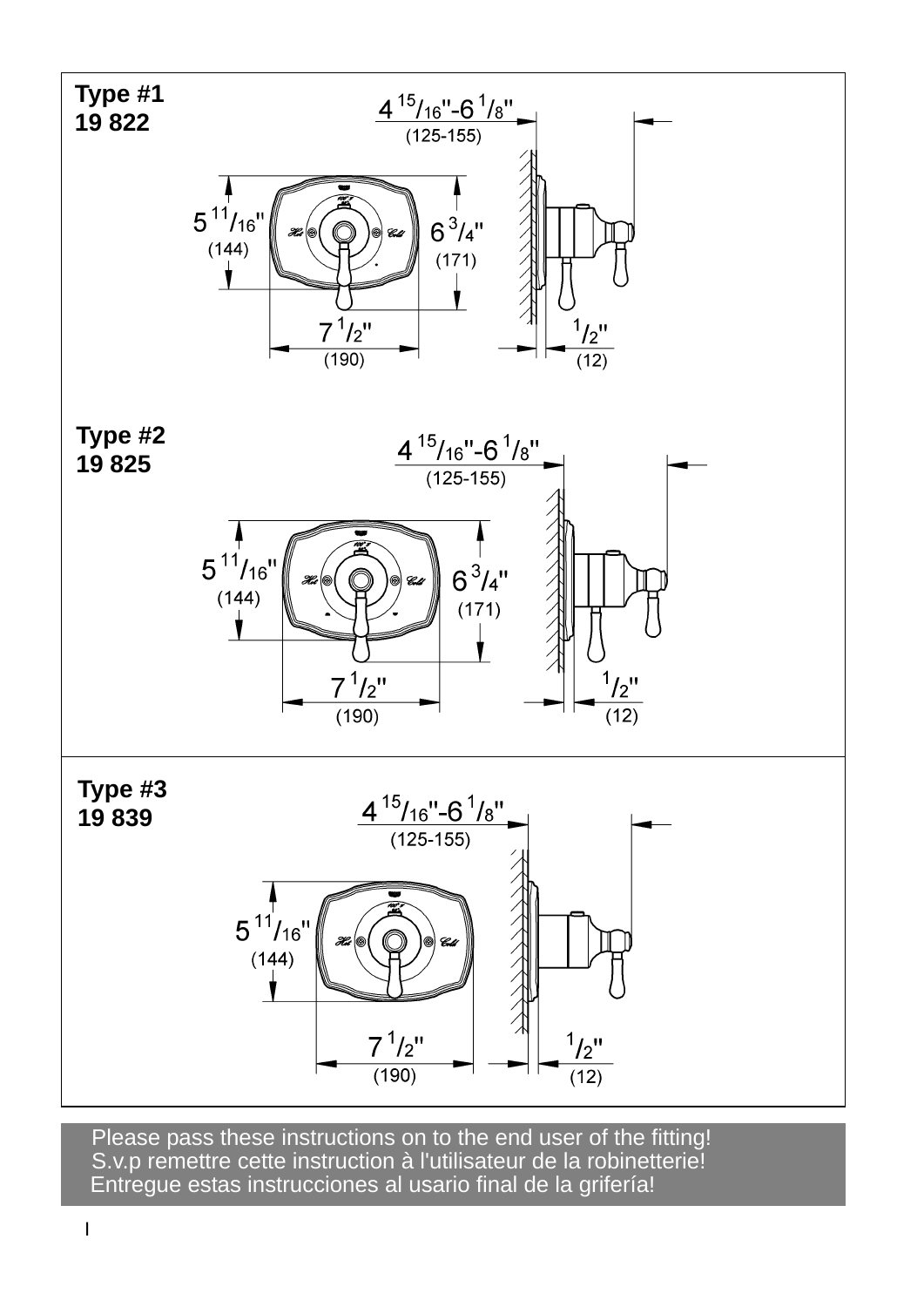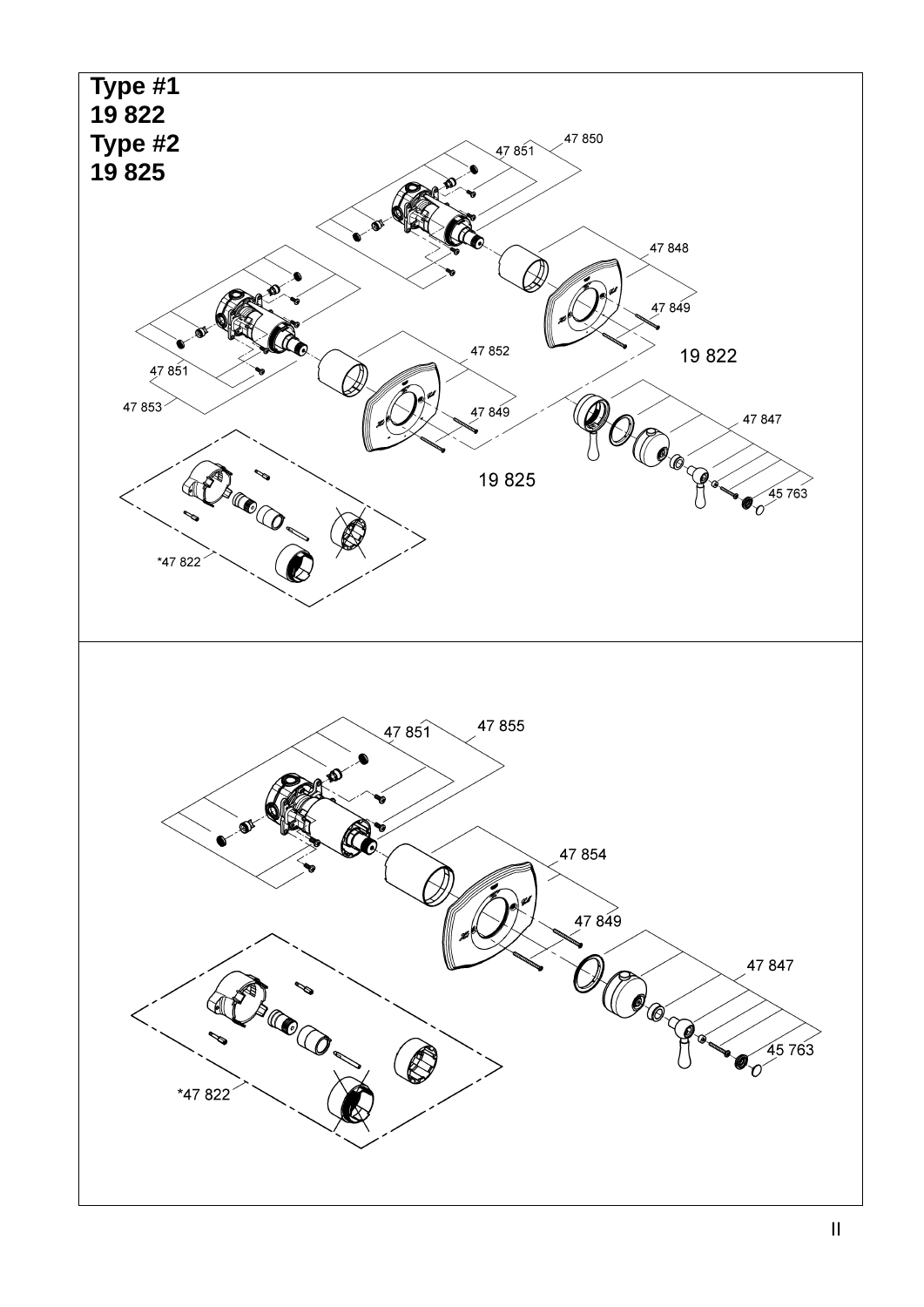

Please pass these instructions on to the end user of the faucet!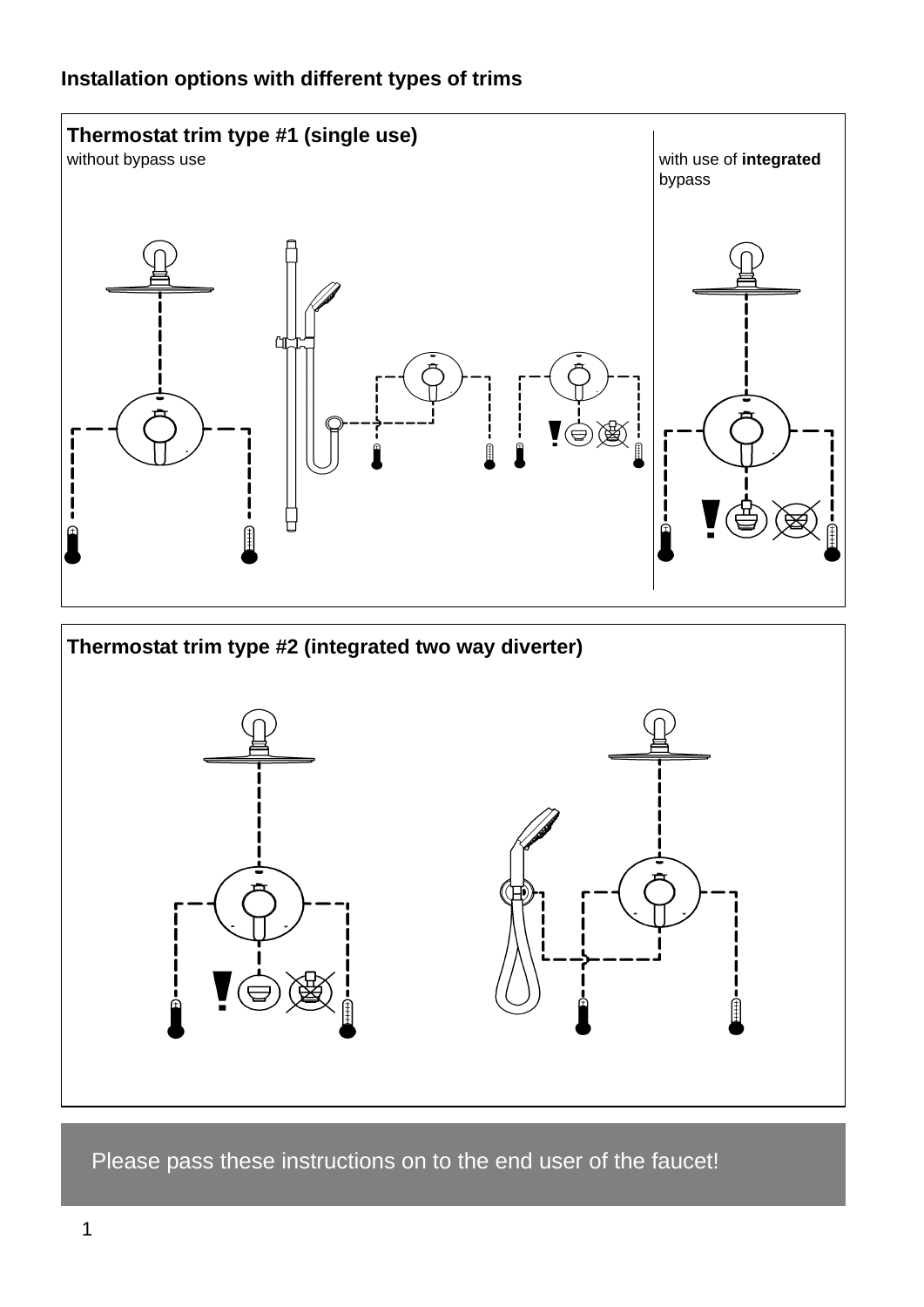# **Installation options with different types of trims**





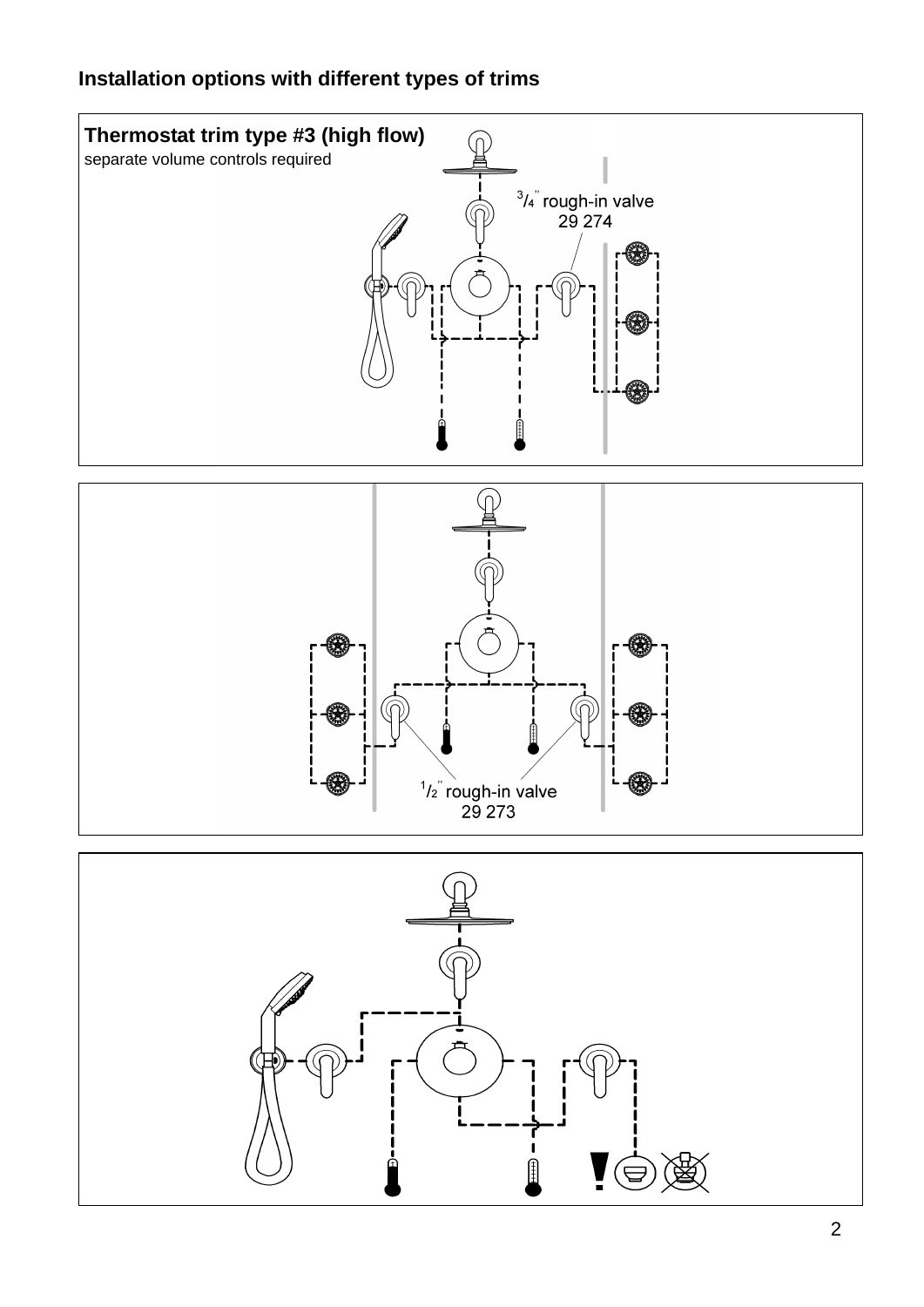## **General Application**

These trims are for use with the GrohFlex<sup>™</sup> universal rough-in valve.

Planning of piping is done at the time of the rough installation. 3 different types of thermostat mixers are possible.

Observe the possible combinations, see Pages 1 and 2.

## **Specification**

- Integral service stops
- Flow pressure: - min 1 bar or 14.5 psi
- 
- recommended 1-5 bar or 14.5 72.5 psi
- greater than 5 bar or 72.5 psi, fit pressure reducing valve
- Max. operating pressure 8.5 bar or 125 psi
- Max. test pressure 34.5 bar or 500 psi
- 
- Flow rates at 3 bar or 45 psi Type #1 (19 822) and Type #2 (19 825) bottom outlet 24 l/min or 6,3 gpm top outlet 12 l/min or 3,2 gpm - Type #3 (19 839) 51 l/min or 14 gpm • Temperature max. (hot water inlet) 80 °C or 180 °F • Water connection: cold - RH hot - LH

## **General preparation**

- 1. Cut of the excess blue box material, see Fig. [1].
- 2. Seal the rough-in valve, see Fig. [2].
- 3. Close the integrated service stops, see Fig. [3].
- 4. Remove flush cap, see Fig. [4].

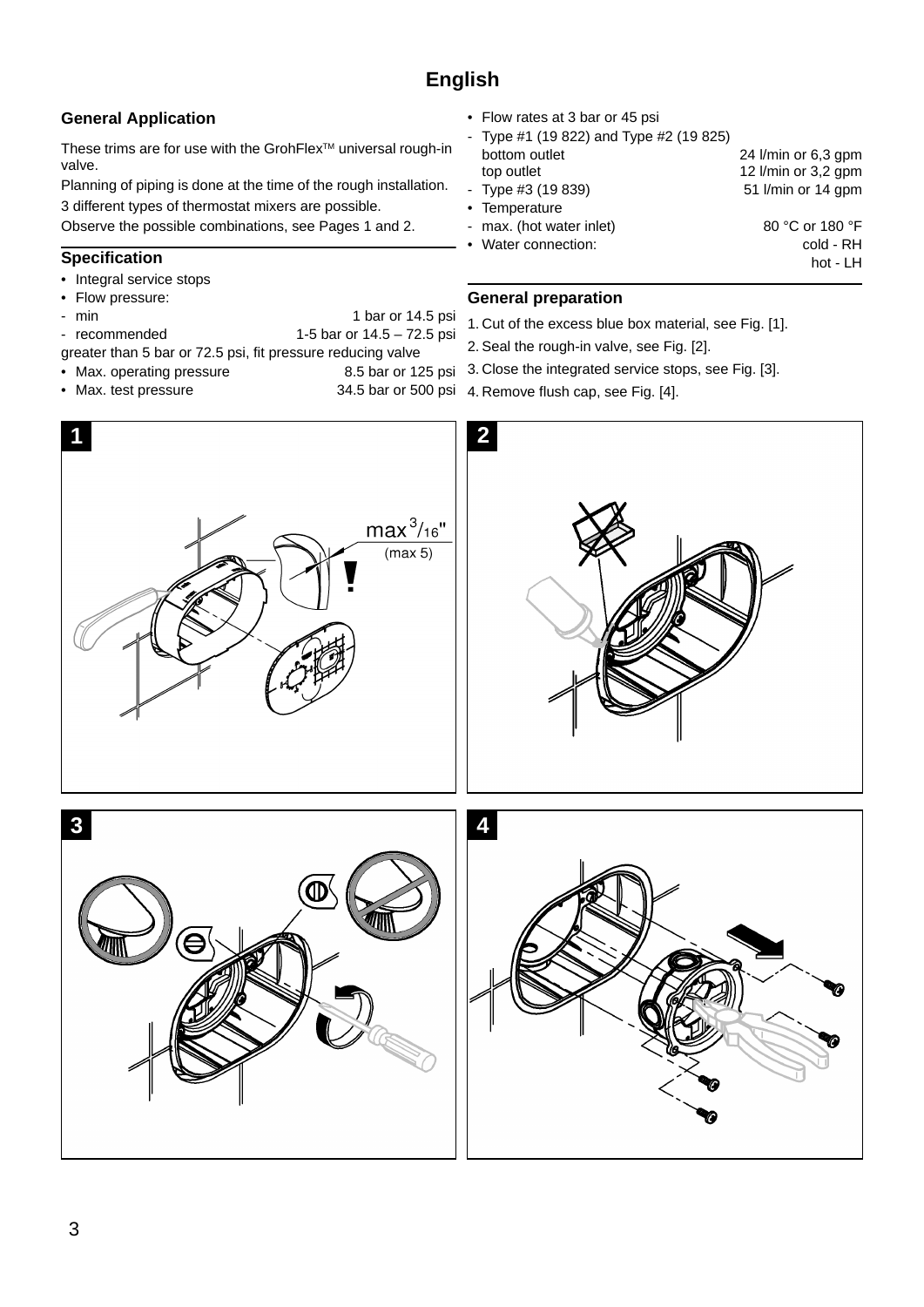## **Installation Type #1 and Type #2**

#### **Attention for type #1**

If **both** rough-in outlets are used, you have to install a spout **with diverter**. If only **the lower** rough-in outlet is used, you have to install a spout **without diverter**.

### **Installation**

- 1. Install control unit and secure with screws, see Fig. [5].
- 2. Close water flow by turning the yoke. The mark (A) must be on top, see Fig. [6].
- 3. Open the hot and cold integrated service stops, see Fig. [6].
- 4. While installation observe the right mounting position.
- 5. For installation of handle parts after adjustment, see Figs. [7] and [8].

#### **If the thermostat has been installed at too great a depth,**

this can be adjusted by 27mm or 1 1/16" with an extension set (see Page II, ref. No. 47 822).

## **Adjustment**

#### **Temperature setting,** see Fig. [9].

- Before the mixer is put into service, if the mixed water temperature measured at the point of discharge varies from the specified temperature set on the thermostat handle.
- After any maintenance operation on the thermostatic cartridge.

Valve is closed with lever (B) in vertical position:

Open volume control by turning the lever (B).

- 1. Measure the temperature of the water emerging with a thermometer.
- 2. Turn regulation nut (C) until the water emerging has reached a temperature of 38 °C or 100 °F.

**Reversed union** (hot on right - cold on left). Replace thermostatic cartridge, special cartridge for service is: Ref. No.: 47 175 (1/2").



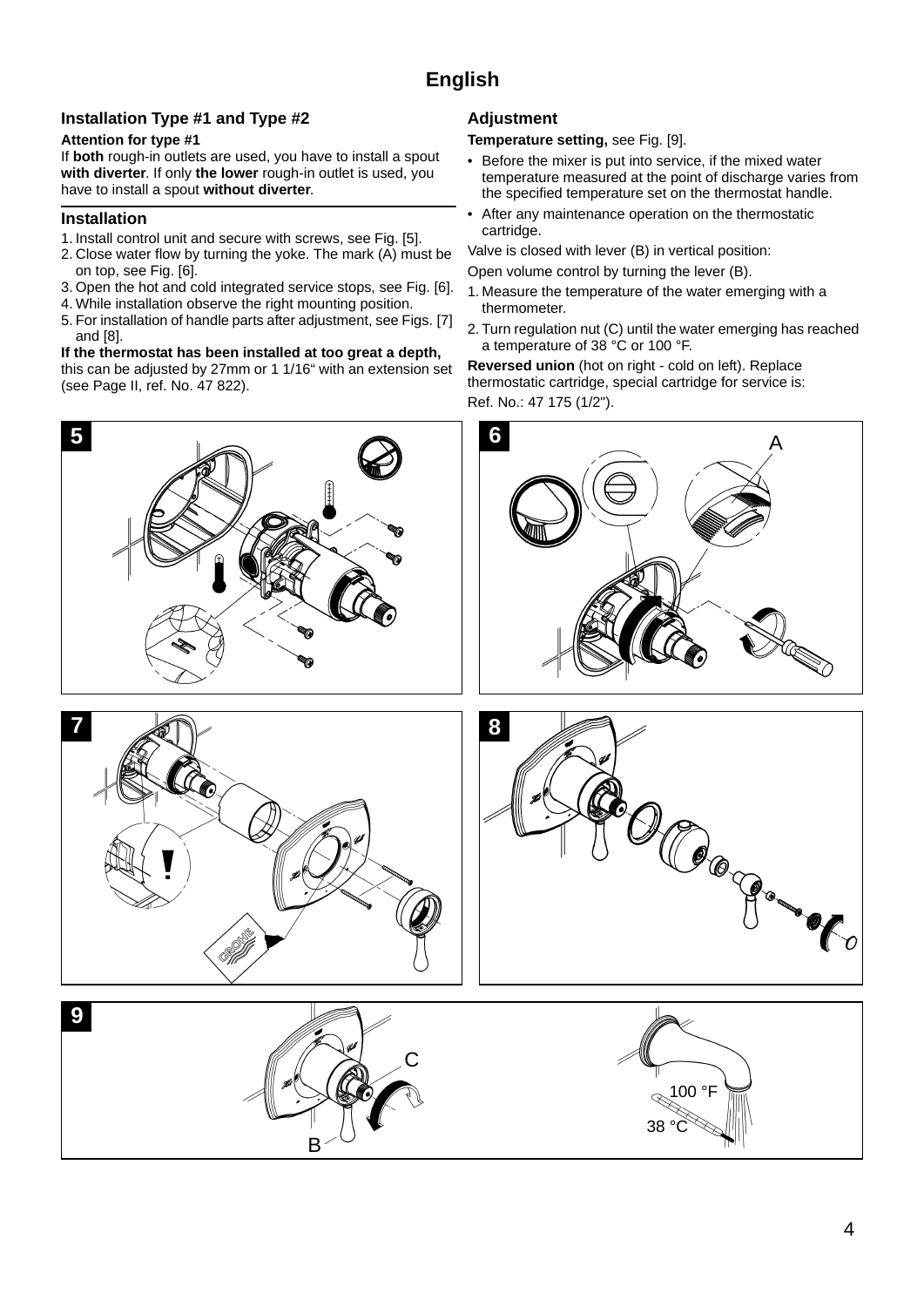## **Installation Type #3**

- 1. Install control unit and secure with screws, see Fig. [5].
- 2. Open the hot and cold integrated service stops, see Fig. [6].
- 3. While installation observe the right mounting position.
- 4. For installation of handle parts after adjustment, see Fig. [7].

## **Adjustment**

### **Temperature setting,** see Fig. [8].

- Before the mixer is put into service, if the mixed water temperature measured at the point of discharge varies from the specified temperature set on the thermostat handle.
- After any maintenance operation on the thermostatic cartridge.

One or more separate volume controls (D) (not supplied) are required to control the water flow, see Fig. [8].

- Open volume control by turning the lever (D), see Fig. [8].
- 1. Measure the temperature of the water emerging with a thermometer.
- 2. Turn regulation nut (C) until the water emerging has reached a temperature of 38 °C or 100 °F.

**Reversed union** (hot on right - cold on left). Replace thermostatic cartridge, special cartridge for service is: Ref. No.: 47 186 (3/4").

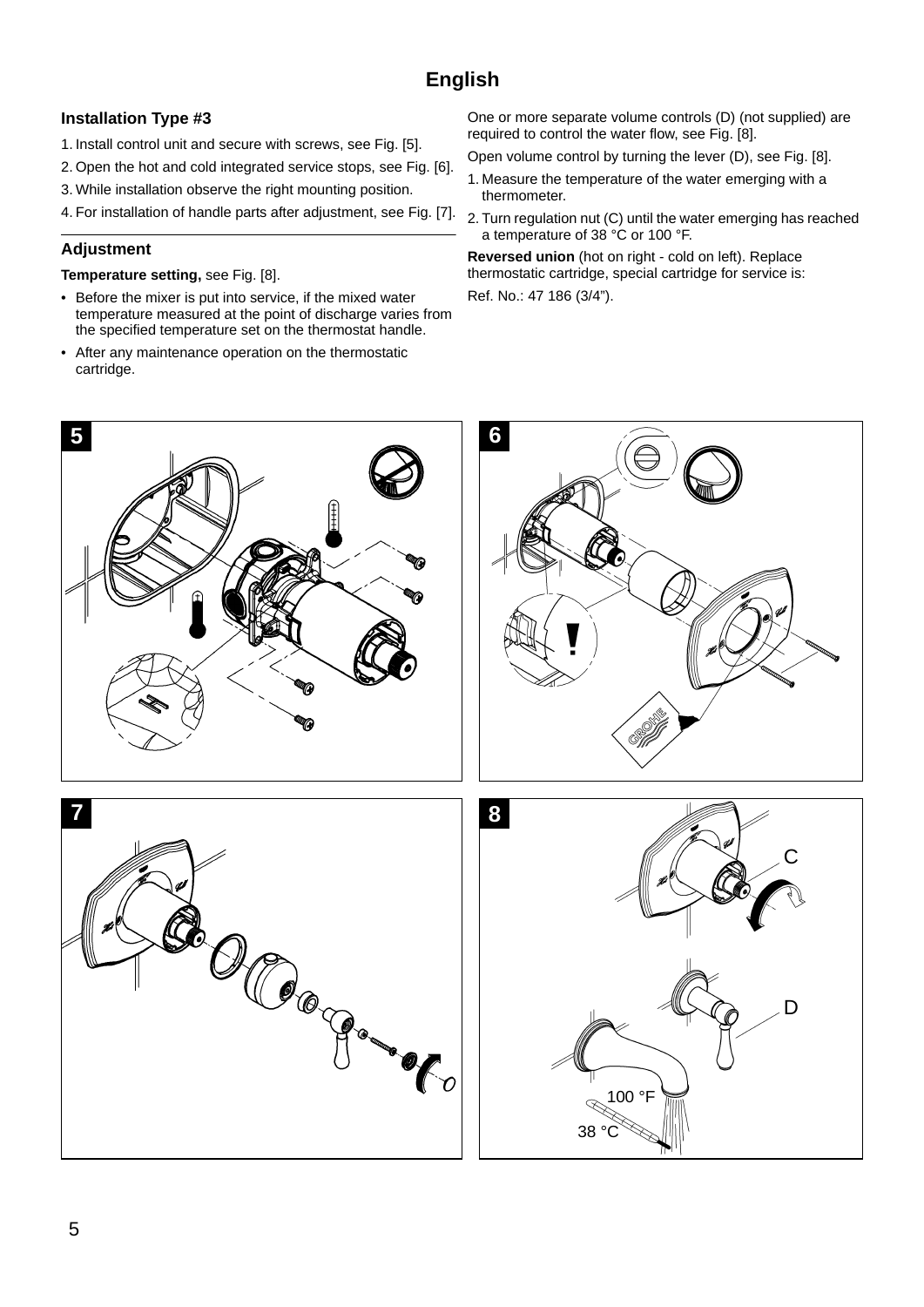## **Temperature limitation**

When in proper calibration, the temperature range is limited to 43 °C or 110 °F. There is a first safety stop at 38 °C or 100 °F. If a higher temperature is desired, one can exceed 38 °C or 100 °F by overriding the safety stop. Press the safety stop button (E).

# **Operation**

**Type #1**, see Fig. [10a].

- Turn lever (F) left or right:
- Select hot or cold water flow.
- Turn lever (B) to the right:
- Open water outlet as pipeline installation is prepared.
- If a spout with diverter is installed, outlet to bath and shower is possible.

**Type #2**, see Fig. [10b].

Turn lever (F) left or right:

- Select hot or cold water flow.

Turn lever (B) left or right:

- Open water outlet as pipeline installation is prepared.
- left open to top outlet
- right open to bottom outlet

### **Type #3**, see Fig. [10c].

Turn lever (F) left or right:

- Select hot or cold water flow